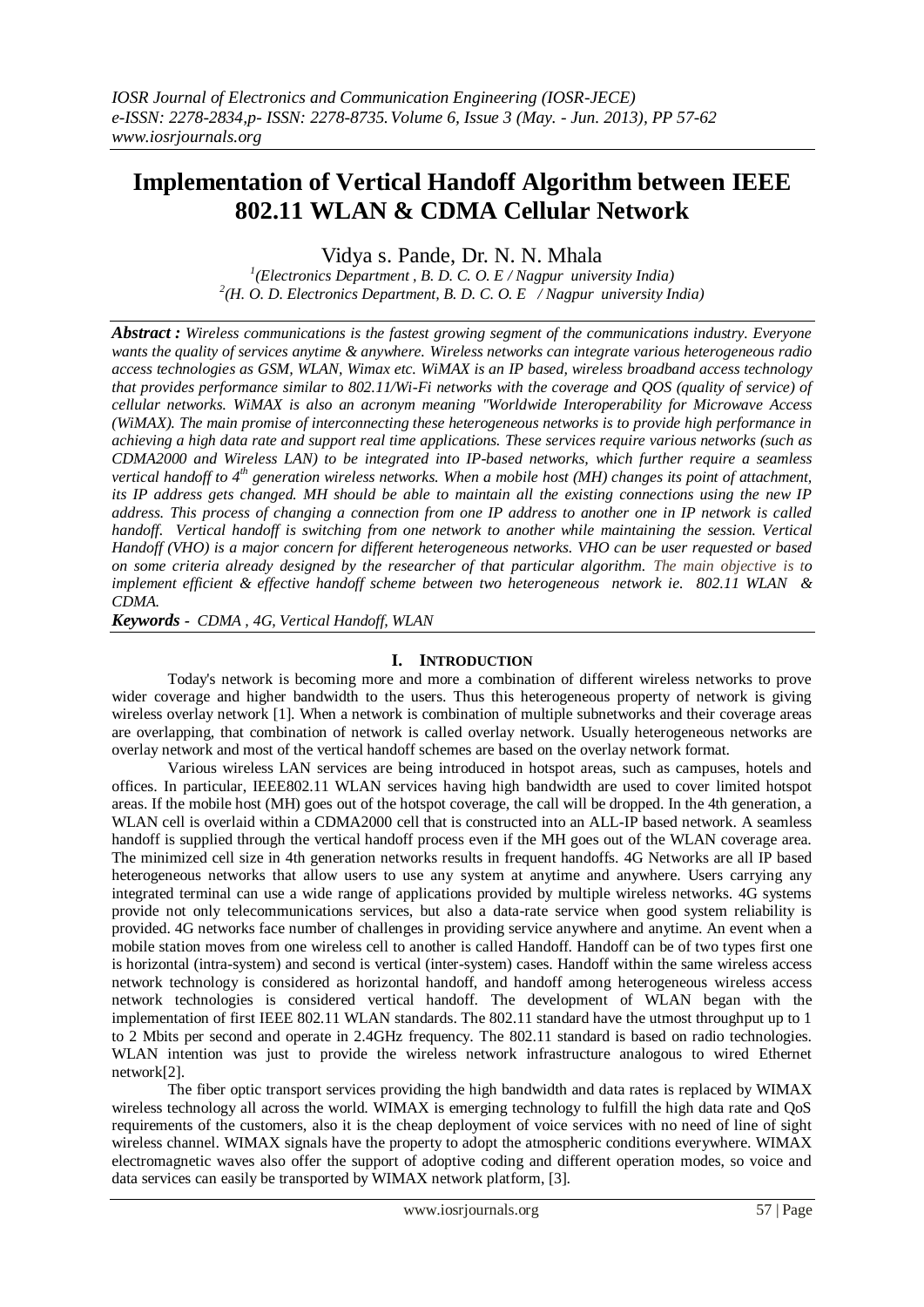## **1.1** *Handoff Methods*

Handoffs have several methods and they are technology dependent. The main handoff methods are as follows.

#### **1.1.1.** *Hard Handoff*

It has a brief disruption of service as it has to break before a making a switching action. Hard Handoffs are used by Time Division Multiple Access (TDMA) and Frequency Division Multiple Access(FDMA) systems.

#### **1.1.2.** *Soft Handoff*

It has no disruption of service action as it makes a switching action before the break. Multiple network resources are used by soft handoffs. Soft handoffs are used by CDMA system.

#### **1.1.3.** *Horizontal Handoff*

A horizontal handoff is a handoff between two network access points that use the same network technology and interface. For example, when a mobile device moves in and out of various 802.11b network domains, the handoff activities would be considered as a horizontal handoff, since connection is disrupted solely by device mobility.

#### **1.1.4.** *Vertical Handoff*

A Vertical handoff is a handoff between two network access points, which are using different connection technologies. For example, when mobile device moves out an 802.11 network into a CDMA network, the handoff would be considered a vertical handoff.

In this paper, we have varied the parameters like bandwidth, node interest, quality of interest, received signal strength indication, & network coverage.

## **II. VERTICAL HANDOFF STEPS**

The vertical handoff [4] process involves three stages.

## **2.1.** *Node formation & Network discovery.*

In this phase, Mobile Nodes (MN) periodically searches if there are some other different types of wireless networks and take these discovered networks as candidates.

#### **2.2.** *Handoff decision*

In this phase where MNs compare the state of the current network with candidates, and select one as the handoff target from them according to a certain criterion.

#### **2.3.** *Handoff implementation*

In this phase where MNs execute the handoff actions and associate with the newly authenticated network.

 The two cases in which handoffs occur. First, The process by which a MH that is in the WLAN service area leaves out from the area and connects to the CDMA Cellular network is called MD handoff. Second is When the MH serving in the CDMA cellular network region enters the WLAN service region, it connects to the WLAN. This is called the MU handoff.

## **III. HANDOFF PARAMETERS**

We use set of parameters that can be used to make the vertical handoff.

#### **3.1.** *Bandwidth*

Different networks have different bandwidth, in an overlay network. Network bandwidth refers to the volume of data being transmitted across a network at any given point in time. When a MH moves into the coverage of a network with a higher bandwidth, it may connect to the higher bandwidth network via a downward handoff. When the MH moves out of its coverage, it can again connect to the original connection via an upward handoff.

#### **3.2.** *Received signal strength indication*

In an IEEE 802.11 system RSSI is the relative received [signal strength](http://en.wikipedia.org/wiki/Signal_strength) in a [wireless](http://en.wikipedia.org/wiki/Wireless) environment, in arbitrary units. RSSI is an indication of the power level being received by the antenna. Therefore, the higher the RSSI number, the stronger the signal. RSSI can be used internally in a [wireless networking](http://en.wikipedia.org/wiki/Wireless_LAN) card to determine when the amount of radio energy in the channel is below a certain threshold at which point the network card is [clear to send](http://en.wikipedia.org/wiki/IEEE_802.11_RTS/CTS) (CTS). Once the card is clear to send, a [packet](http://en.wikipedia.org/wiki/Packet_%28information_technology%29) of information can be sent. The [end-user](http://en.wikipedia.org/wiki/End-user) will likely observe a RSSI value when measuring the signal strength of a wireless network through the use of a [wireless](http://en.wikipedia.org/wiki/Wireless_LAN)  [network.](http://en.wikipedia.org/wiki/Wireless_LAN) If an MH finds the strength of the received signal from a network is below a threshold or below the strength of signal from another network, the MH may decide to change the network.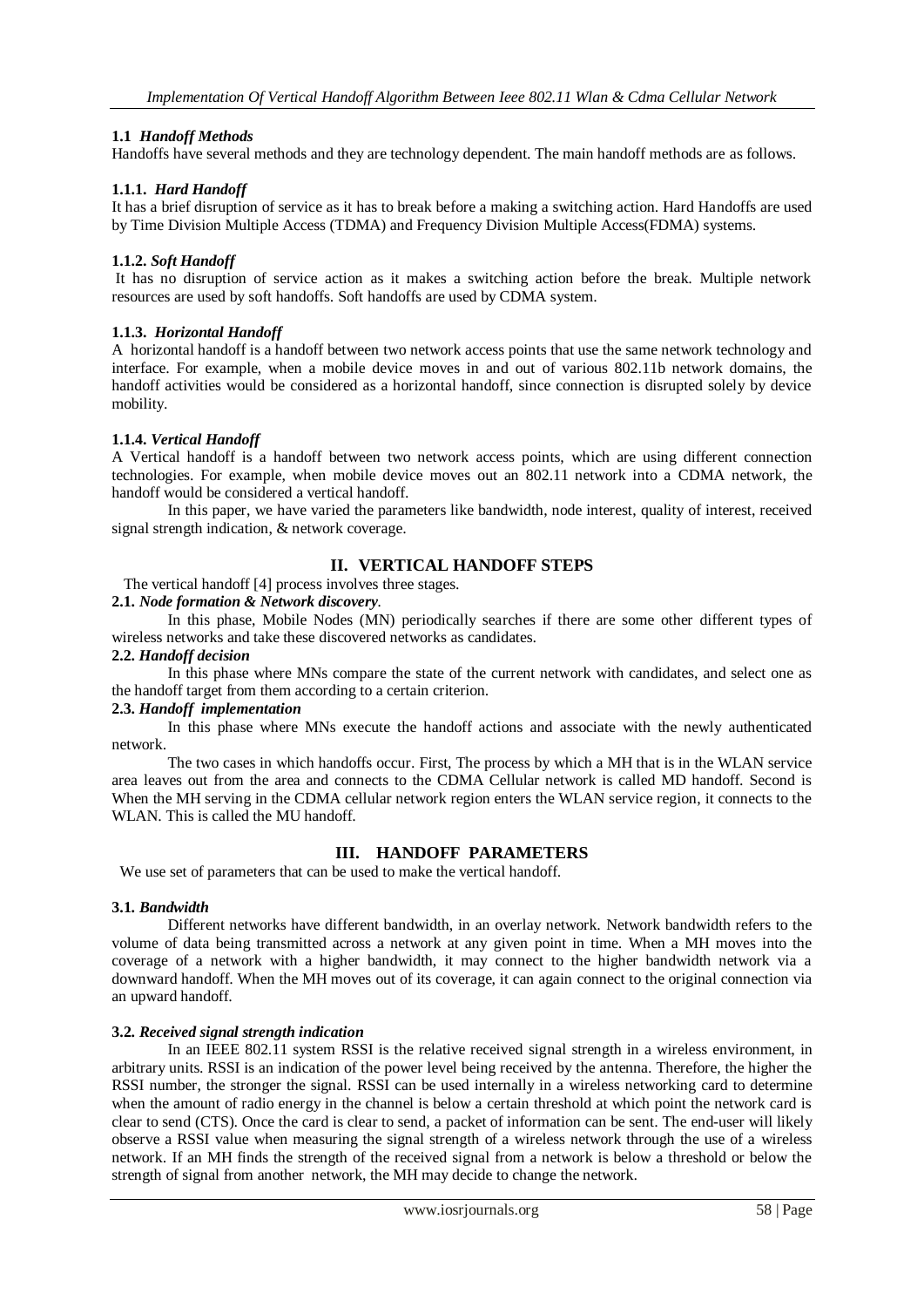## **3.3.** *Quality of service ( qos)*

Vertical handoff decision can be based on the service an MH is using. Every service requires a certain level of QoS. If MH is using a more demanding service, like internet telephony, it may do a downward handoff the high bandwidth service. On the other hand, if the MH is using a service like web browsing, it may not decide to handoff if it meets the required QoS and avoid the necessary complications required for handoff.

#### **3.4.** *Network interest & network coverage*

Network conditions, like congestion and traffic load may be deciding factor of a vertical handoff. Even if a MH can connect to a higher bandwidth network, but the network may be saturated and have high packet loss. In that case, the MH may decide against a handoff. Network coverage & network interest should be proper.

# *Features of 4G Networks*

## **IV. LITERATURE SURVEY**

#### **4.1.** *High Speed*

4G systems should offer a peak speed of more than 100Mbits per second in stationary mode with an average of 20Mbits per second when travelling.

#### **4.2.** *High Network Capacity*

It Should be at least 10 times that of 3G systems. This will quicken the download time of a 10-Mbyte file to one second on 4G, from 200 seconds on 3G, enabling high-definition video to stream to phones and create a virtual reality experience on high-resolution handset screens.

#### **4.3.** *Fast/Seamless handover across multiple networks*

4G wireless networks should support global roaming across multiple wireless and mobile networks.

#### **4.4. Next-generation multimedia support**

The underlying network for 4G must be able to support fast speed volume data transmission at a lower cost than today.

The goal of 4G is to replace the current proliferation of core mobile networks with a single worldwide core network standard, based on IP for control, video, packet data, and voice. This will provide uniform video, voice, and data services to the mobile host, based entirely in IP. The objective is to offer seamless multimedia services to users accessing an all IP based infrastructure through heterogeneous access technologies. IP is assumed to act as an adhesive for providing global connectivity and mobility among networks. An all IP-based 4G wireless network has inherent advantages over its predecessors. It is compatible with, and independent of the underlying radio access technology [5].

In first paper, author presented a seamless vertical handoff procedure and the effective handoff algorithm for the handoff transition region between the WLAN and CDMA cellular network. Mobility management using MA and SA was also adopted to minimize the handoff delay in the WLAN-CDMA Cellular interconnection architecture based on IP. In the handoff algorithm they use the number of continuous beacon signals whose signal strength from the WLAN falls below the predefined threshold value.

In second paper proposed a handoff decision process with network selection that decides the optimal velocity threshold in order to improve GoS and minimize the number of handoff attempts with a given traffic volume in a WLAN & CDMA integrated network. The simulation results show the dependency of the system performance upon the velocity threshold *VT*. The velocity threshold has been shown to be an important system parameter that the system provider should determine to produce better GoS and lower handoff rates. From the simulation results, they were able to validate the procedures determining the optimal *VT*, which depends upon GoS as well as the number of handoff attempts.

Third paper outlines a handover strategy for heterogeneous wireless networks. The algorithms presented above provide capacity where it is needed and when it is needed. Moreover more clients are satisfied and the overall utilization of the network is improved. Cell breathing is implemented by adjusting the power of each AP / BS in the network. The dynamic version of the algorithm can adapt to changes in client demands by maximizing the total satisfied demand while limiting the number of clients that switch APs or BSs.

In fourth paper next generation wireless systems consist of heterogeneous wireless networks. Wireless LAN (WLAN) and cellular mobile radio systems will be important part of heterogeneous networks. Universal mobile telecommunication system (UMTS) provides wide-area coverage, high mobility but relatively low data rate. WLAN is designed for low-range, high/medium data rate access, low mobility and can be used as a complement to larger cellular mobile radio systems. In this paper, they consider a simple heterogeneous system of WLAN and UMTS cell. Vertical handover plays a vital role in ensuring quality of service in heterogeneous networks. In this paper, we proposed a vertical handover algorithm for an integrated cellular wireless LAN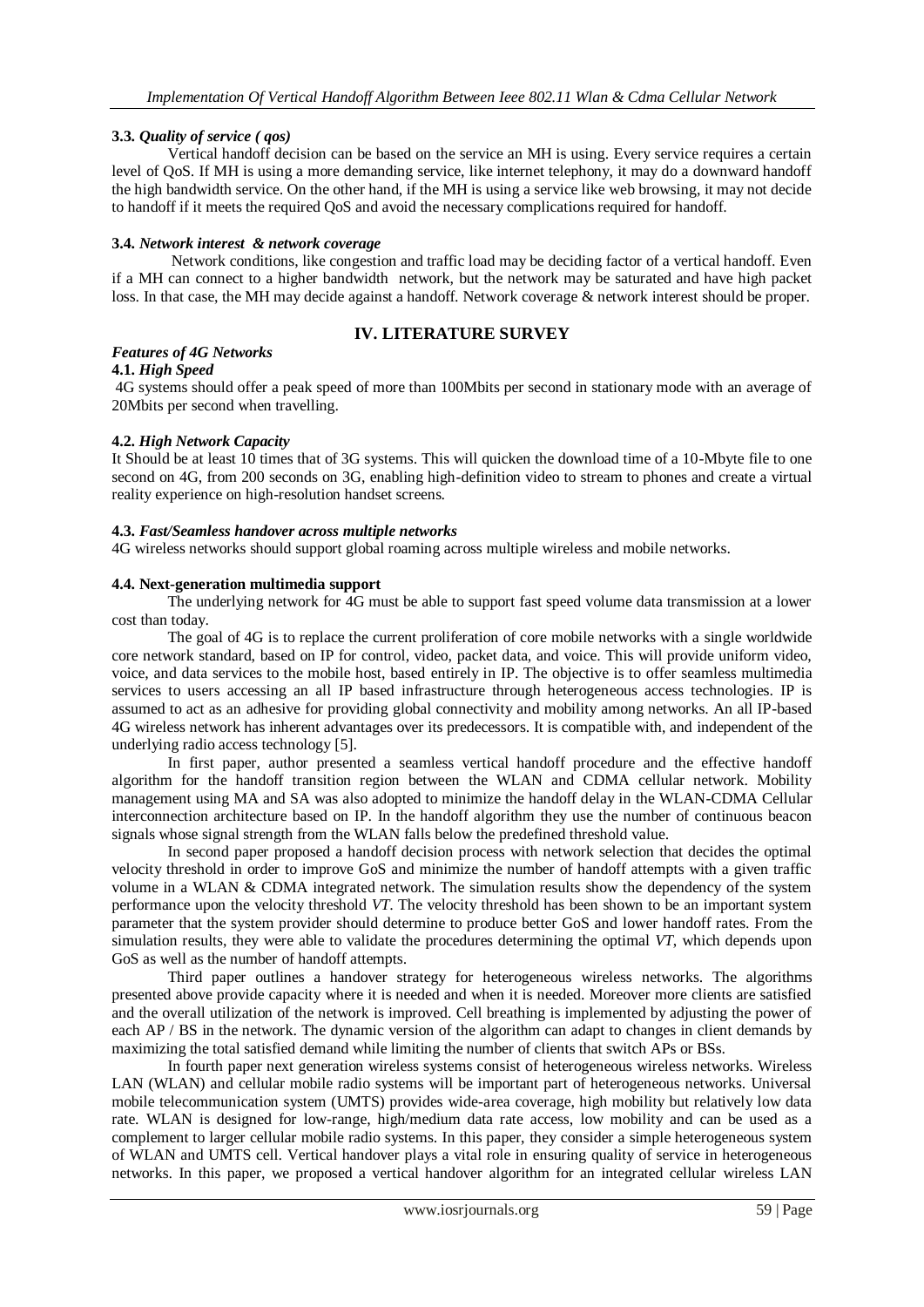system. The design goal is to provide the user the best available quality of service (QoS) at any time. Moreover, connections are handed over independently between UMTS and WLAN, aiming at seamless service continuity. Here they have taken handover rate, probability of outage and probability of handover as the performance metrics. Simulation results show that adaptive vertical handover algorithm improves the performance.

In last paper, wireless communications is the fastest growing segment of the communications industry. As such, it has captured the attention of the media and the imagination of the public. Cellular systems have experienced exponential growth over the last decade and there are currently around two billion users worldwide. In this paper they use the vertical handoff algorithm and make a network based on WLAN and CDMA network and then analyse on the basis of this network by using the formula throughput.

## **V. VERTICAL HANDOFF ALGORITHM**

 The automatic "fall over" from one technology to another in order to maintain communication, Vertical handovers is used [7]. Vertical handoff refers to a network node changing the type of connectivity it uses to access a supporting infrastructure, usually to support node mobility. A Vertical handoff is a handoff between two network access points, which are using different connection technologies. For example, when mobile device moves out an 802.11 network into a GPRS network, the handoff is called a vertical handoff. We have considered two network first one is CDMA network & second is WLAN 802.11. Vertical handoff algorithm is explained by considering some conditions as follows. First we considered, currently nodes are present in CDMA network .

If node bandwidth is less than 15 ORing with node interest is less than 0.5 ORing with node quality of service is less than 0.5 ORing with node received signal strength indication is less than -70 ORing with node network coverage is less than 150.

Here We have considered various parameters & compared with some threshold values. If this above condition is satisfied then node will change network i.e. from CDMA to WLAN 802.11 & vice versa.

## **VI. RESULTS**

 In the simulation of vertical handoff algorithm, parameters of random nodes are varying. We use two networks first one is CDMA and Second is WLAN . We use some threshold value of various parameters. By comparing these parameters, the node will choose current network.

For creating nodes first we have to create user datagram Protocol agent i.e. UDP after creating UDP, it attach to node. Then create constant bit rate ratio i.e. CBR traffic source. It attach to UDP. Connect traffic source to traffic sink. At last create link between nodes. We Use Ad hoc on demand distance vector protocol i..e AODV. The Nam file of node formation in which network animation of various nodes are shown.

#### **6.1** *Implementation of vertical handoff algorithm*

| User@localhost:~/Desktop/Handoff                                                   | $-$ 0 $\times$ |                                        |  | <b>USER WIDCANNOSC.</b> Presktop/HandOn          |                                                                                  |
|------------------------------------------------------------------------------------|----------------|----------------------------------------|--|--------------------------------------------------|----------------------------------------------------------------------------------|
| File Edit View Terminal Tabs Help                                                  |                | File Edit View Terminal Tabs Help      |  |                                                  |                                                                                  |
| Node 2 parameters, Data:171                                                        |                | Encryption Iteration 7                 |  |                                                  |                                                                                  |
| Bandwidth:43.150453066057736 MHz, Node Current Network Interest:0.16107802053963   |                | Encryption Iteration 8                 |  |                                                  |                                                                                  |
| 674, 005:0.23829120967457593, RSSI:-73.947797046018664 dB, Network Coverage:236.   |                | Encryption Iteration 9                 |  |                                                  |                                                                                  |
| 20111338617332, Current Network: WLAN                                              |                |                                        |  |                                                  | VERTICAL HANDOFF APPLIED, Changing network of node 4 to CDMA, with Encrypted dat |
|                                                                                    |                | a 67072 - Ms. Tidole                   |  |                                                  |                                                                                  |
| Node 3 parameters, Data:2                                                          |                | Decryption Iteration 0                 |  |                                                  |                                                                                  |
| Bandwidth:46.422536282996894 MHz, Node Current Network Interest:0.72612180548073   |                | Decryption Iteration 1                 |  |                                                  |                                                                                  |
| 813, QOS:0.92918471476490827, RSSI:-62.177581143648169 dB, Network Coverage:201.   |                | cDecryption Iteration 2                |  |                                                  |                                                                                  |
| 06343361598601, Current Network: CDMA                                              |                | Decryption Iteration 3                 |  |                                                  |                                                                                  |
|                                                                                    |                | Decryption Iteration 4                 |  |                                                  |                                                                                  |
| Node 4 parameters, Data:369                                                        |                | Decryption Iteration 5                 |  |                                                  |                                                                                  |
| Bandwidth: 14.625756775320394 MHz, Node Current Network Interest: 0.91823538016445 |                | Decryption Iteration 6                 |  |                                                  |                                                                                  |
| 716, 005:0.78203442403210066, RSSI:-50.247482478733865 dB, Network Coverage:196.   |                | Decryption Iteration 7                 |  |                                                  |                                                                                  |
| 51176654571285, Current Network: WLAN                                              |                | Decryption Iteration 8                 |  |                                                  |                                                                                  |
|                                                                                    |                | Decryption Iteration 9                 |  |                                                  |                                                                                  |
| Node 5 parameters, Data:131                                                        |                | Data Received after secure handoff 131 |  |                                                  |                                                                                  |
| Bandwidth:14.652066759137469 MHz, Node Current Network Interest:0.28810034705703   |                |                                        |  | Exchanging Secure Key: 512 via the PKI ALGORITHM |                                                                                  |
| 164, 005:0.10253298753059142, RSSI:-20.937949852057709 dB, Network Coverage:55.0   |                |                                        |  | Exchanging Secure Key:128 via the PKI ALGORITHM  |                                                                                  |
| 2531246981831, Current Network: WLAN                                               |                | Encryption Iteration 0                 |  |                                                  |                                                                                  |
|                                                                                    |                | Encryption Iteration 1                 |  |                                                  |                                                                                  |
| Node 6 parameters, Data:209                                                        |                | Encryption Iteration 2                 |  |                                                  |                                                                                  |
| Bandwidth:42.085336047264434 MHz, Node Current Network Interest:0.80404910622353   |                | Encryption Iteration 3                 |  |                                                  |                                                                                  |
| 154, 00S:0.65332829889530697, RSSI:-37.631404073737286 dB, Network Coverage:272.   |                | Encryption Iteration 4                 |  |                                                  |                                                                                  |
| 75948299689196, Current Network: CDMA                                              |                | Encryption Iteration 5                 |  |                                                  |                                                                                  |
| Fig.1 before handoff                                                               |                | Fig. 2 after handoff                   |  |                                                  |                                                                                  |
|                                                                                    |                |                                        |  |                                                  |                                                                                  |

Above fig.1 shows nodes changes parameters before applying vertical handoff. In this fig. 1 we consider node 4 Parameters. As per changing parameters bandwidth is 14.62 in MHz, node current network interest is 0.91, quality of service is 0.78, received signal strength indication is -50.24 in dB, network coverage is 196.51 & current network is WLAN.

Before applying vertical handoff algorithm , in fig .1 , node 4 is in WLAN network . After applying vertical handoff algorithm , In fig .2 , node 4 changed network from WLAN to CDMA with encrypted data 67072.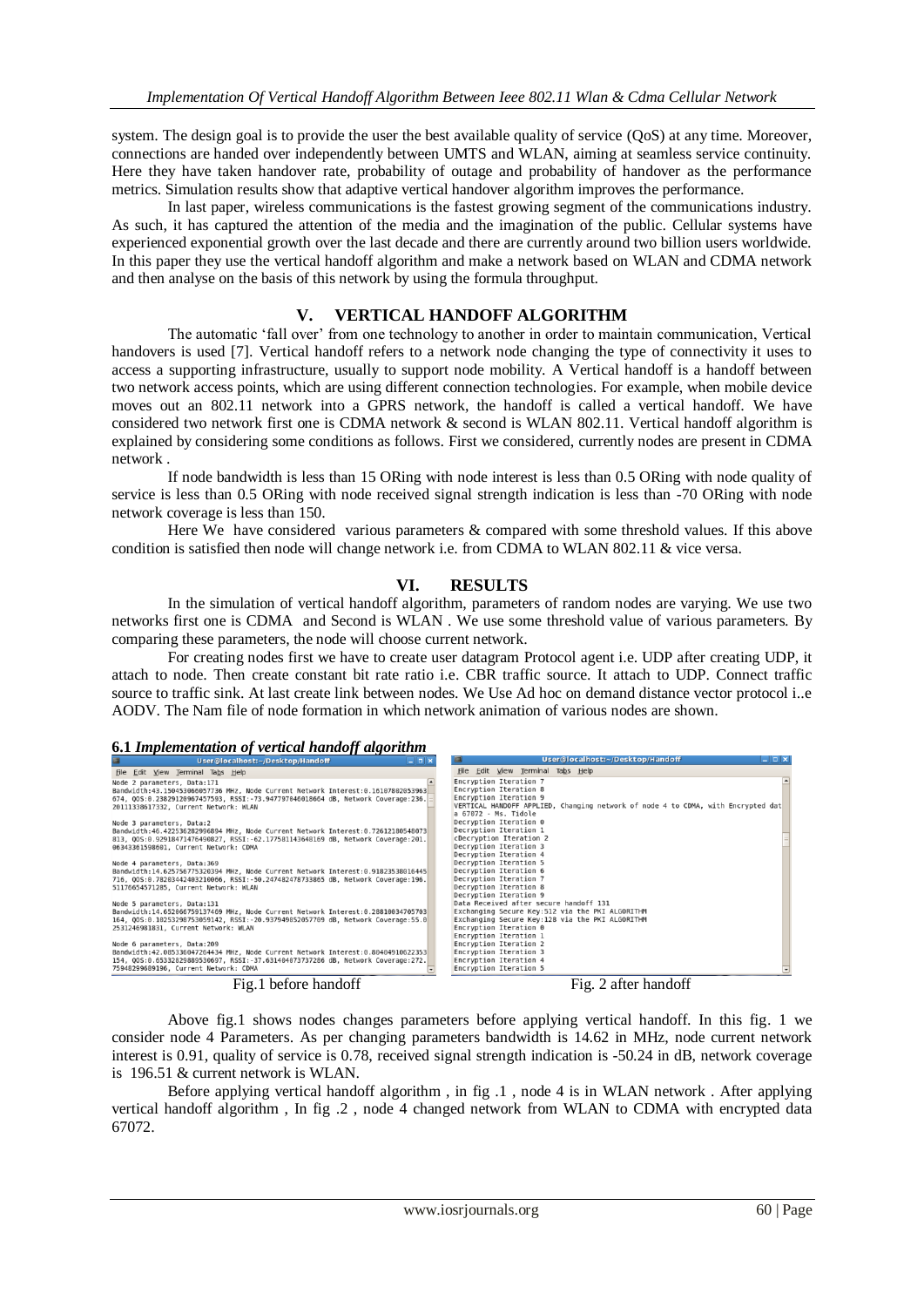

## **VII. GRAPHS**

Fig. 3 Handoff delay vs .time Fig. 4 Energy vs time



In fig. 3, graph is of handoff delay vs time .In this graph time is considered on X- axis & handoff delay is considered on Y-axis. As the time increases handoff delay also increases up to the threshold value but after that handoff delay decreases.

In fig.4, the is a graph between energy vs time. On x-axis time is taken & on Y –axis energy is taken which is in joules. As time increases ,energy starts increases initially after some time it becomes constant.



In fig 5, the graph is between network delay vs time . On X- axis time has taken  $\&$  on Y- axis network delay has taken. As the time increases, initially network delay becomes constant after some time it starts to increases.

In fig.6 the graph is between throughput & time. Throughput is on Y-axis & time is taken on x-axis. Initially the time increases , throughput is constant after some time it slows down. Throughput is the amount of [data](http://www.webopedia.com/TERM/D/data.html) transferred from one place to another or processed in a specified amount of time. [Data transfer rates](http://www.webopedia.com/TERM/D/data_transfer_rate.html) for [disk drives](http://www.webopedia.com/TERM/D/disk_drive.html) and [networks](http://www.webopedia.com/TERM/N/network.html) are measured in terms of throughput. Typically, throughputs are measured in [kbps,](http://www.webopedia.com/TERM/K/Kbps.html) [Mbps](http://www.webopedia.com/TERM/M/Mbps.html) an[d Gbps.](http://www.webopedia.com/TERM/G/Gbps.html)